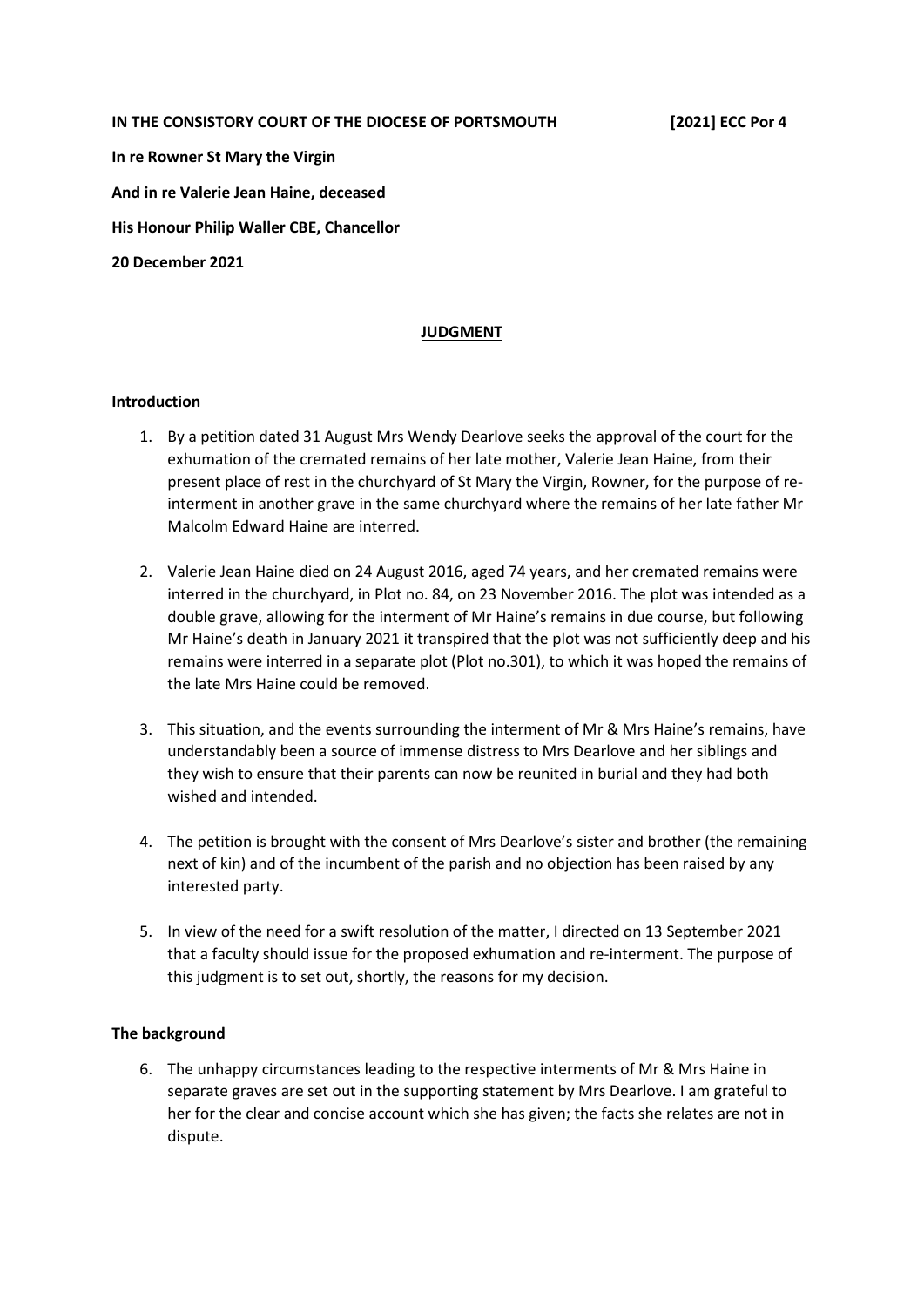- 7. At the time of the late Mrs Haine's death, Mr Haine purchased a double family plot intending that his remains would be interred with those of his late wife when the time came. The family were not aware at the time that the selected plot was not sufficiently deep to take Mr Haine's remains. A headstone was placed in memory of the late Mrs Haine, with space left for Mr Haine's details to be added in due course.
- 8. Malcolm Edward Haine died on 8 January 2021 and arrangements were made for his cremated remains to be interred in the churchyard on 25 June 2021. Shortly before the ceremony, Mrs Dearlove was informed, for the first time, that her mother's grave was not deep enough for her father's remains to be interred there and that it could not be enlarged as it was obstructed by concrete. She was advised that a new plot would be prepared that day and that her mother's and father's remains would be interred there together. Her father's details had already been inscribed on the headstone bearing his late wife's inscription, in anticipation of their interment in the same plot.
- 9. However, when the time came for the ceremony, the family were informed (correctly of course) that their mother's remains could not be removed from the existing plot without formal approval, with the result that only their father's remains were interred in the new plot (Plot no. 301). It is not difficult to imagine the distress which this must have caused the family.
- 10. In subsequent discussions it was suggested to the family that Mr & Mrs Haine's remains might be left in separate plots, but the family are clear that that is not an acceptable situation either emotionally or practically. Most importantly, it would be contrary to their parents' clear wish to be reunited in burial and at peace together; and it would, incidentally, mean making a new headstone for each of them.

## **The principles**

11. The principles underlying the exercise of the court's powers in relation to exhumation are set out in the judgment of the Court of Arches in *In re Blagdon Cemetery* [2002] Fam 299. At **[35]** the Dean of the Arches, delivering the judgment of the court, said:

*"We consider that it should always be made clear that it is for the petitioner to satisfy the consistory court that there are special circumstances in his/her case which justify the making of an exception from the norm that Christian burial, that is burial of a body or cremated remains in a consecrated churchyard or consecrated part of a local authority cemetery, is final. It will then be for the chancellor to decide whether the petitioner has so satisfied him/her."* 

12. However, the court recognised at **[36]** that the situation may be different in the case of a genuine mistake:

*"Sometimes genuine mistakes do occur, for example, a burial may take place in the wrong burial plot in a cemetery or in a space reserved for someone else in a churchyard. In such cases it may be those responsible for the cemetery or churchyard who apply for a faculty to exhume the remains from the wrong burial plot or grave. Faculties can in these circumstances readily be granted, because they amount to correction of an error in*